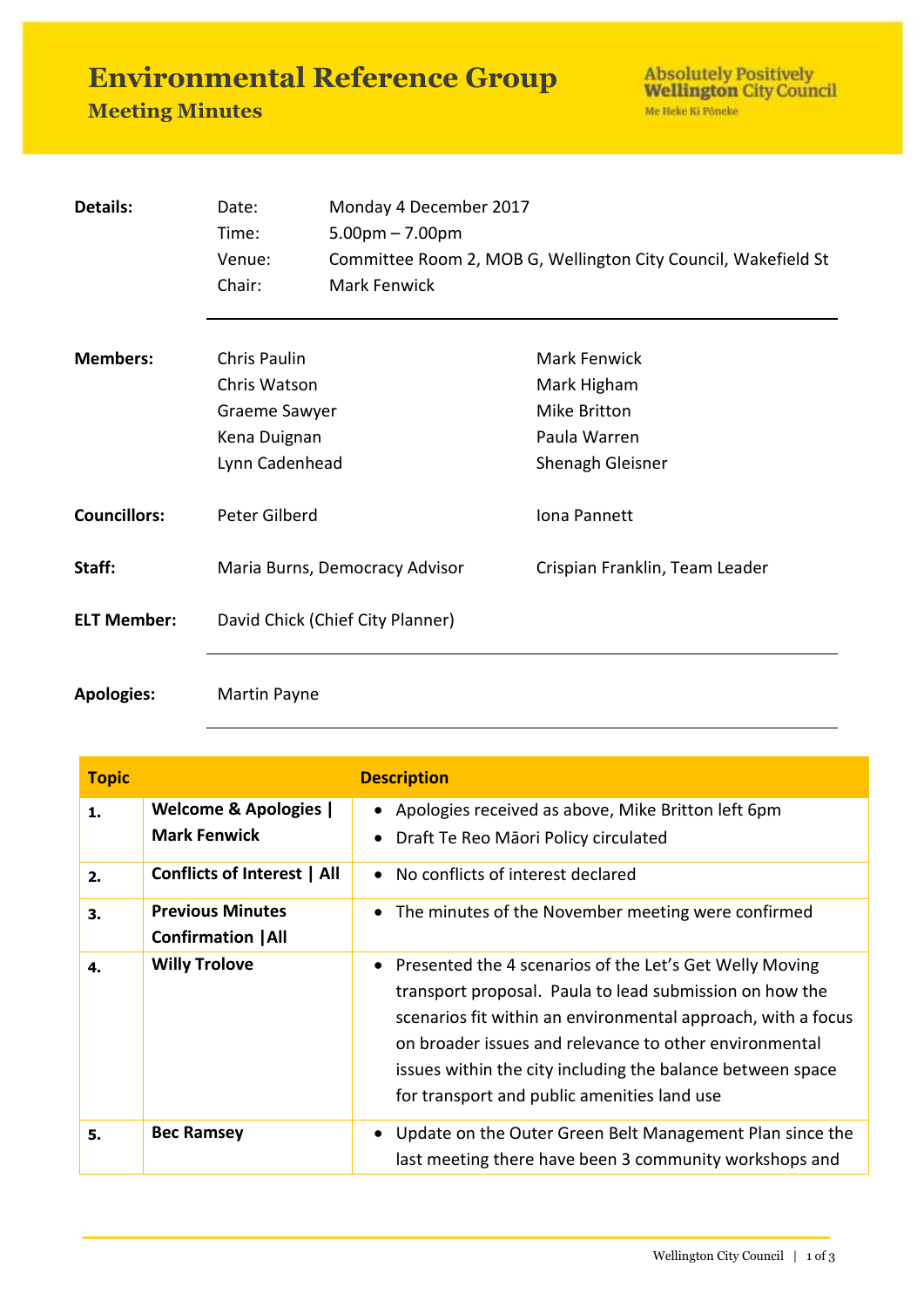|    |                                                                                                                  | promotion within the organisation. Update at February<br>meeting about key themes, expect information on<br>partnerships, technology                                                                                                                                                                                                                                                                                                                                                                                                                                                                                                                                                                                                                       |
|----|------------------------------------------------------------------------------------------------------------------|------------------------------------------------------------------------------------------------------------------------------------------------------------------------------------------------------------------------------------------------------------------------------------------------------------------------------------------------------------------------------------------------------------------------------------------------------------------------------------------------------------------------------------------------------------------------------------------------------------------------------------------------------------------------------------------------------------------------------------------------------------|
| 6. | <b>Update from Councillor</b>                                                                                    | • Cr Gilberd provided an update on the Animal Policy now<br>passed by the City Strategy Committee (7 Dec). Briefly spoke<br>about Wellington needing to accommodate an extra 80k<br>people over the next 25-30 years                                                                                                                                                                                                                                                                                                                                                                                                                                                                                                                                       |
| 7. | Round table updates<br>from portfolio groups<br>Portfolio work/feedback<br>and general ERG<br>documents catch-up | Paula - wants discussion on how to deal with parking<br>review, Miramar traffic resolutions, Let's Get Welly<br>moving will determine a lot<br>Graeme - follow up with David Chick next year, wants<br>more information around his question for him<br>Shenagh - UDA no action yet, asked about the best way to<br>engage on the LTP - will speak at next meeting to discuss<br>priorities before consultation document; spoke with Baz<br>about strategies across council, is meeting with Moana<br>Mackey in January<br>Chris - met with Hamish for background and handover,<br>document in dropbox and will pursue from there<br>Lynn - joint priorities in LTP list<br>Mark - Te Tauihu draft Te Reo Maori Policy, comments in<br>the next week or two |
| 8. | <b>General Business</b>                                                                                          | Lynn enquired about having Barbara McKerrow, Chief<br>Operating Officer come along to the next meeting<br>Graeme asked a policy/ council contact regarding<br>undergrounding services                                                                                                                                                                                                                                                                                                                                                                                                                                                                                                                                                                      |
| 9. | <b>Next Agenda Due</b>                                                                                           | Wednesday 7 February 2018                                                                                                                                                                                                                                                                                                                                                                                                                                                                                                                                                                                                                                                                                                                                  |

|    | <b>Action Points Arising</b>               | <b>Responsibility</b> | <b>Deadline</b>     |
|----|--------------------------------------------|-----------------------|---------------------|
| 1. | Use Loomio to develop portfolio principles | All                   | Ongoing             |
| 2. | Circulate and post card to Hamish          | Maria                 | Completed           |
| 3. | Let's get Welly Moving submission          | Paula/ All            | 19 January          |
| 4. | Update from Bec Ramsey                     | Maria                 | 12 February         |
| 5. | ERG recruitment of new member              | Maria                 | <b>End February</b> |
| 6. | Shenagh (and others) to meet with Moana    | Shenagh               | <b>End January</b>  |
|    | Mackey                                     |                       |                     |